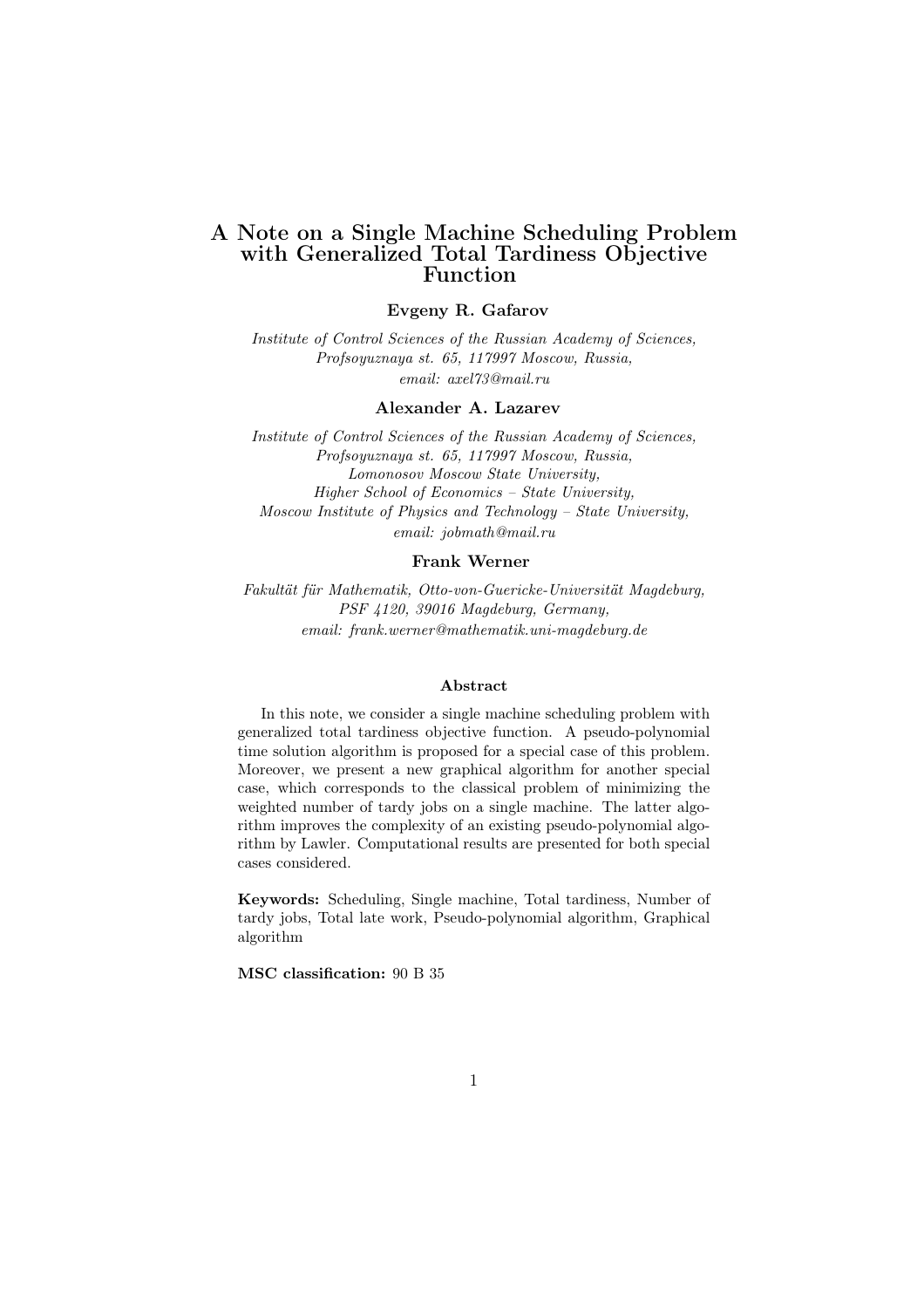## 1 Introduction

Two classical single machine scheduling problems are the problem of minimizing total tardiness and the problem of minimizing the number of tardy jobs which can be formulated as follows.  $\overline{A}$ nderung.

We are given a set  $N = \{1, 2, ..., n\}$  of n independent jobs that must be processed on a single machine. Job preemption is not allowed. The machine can handle only one job at a time. All jobs are assumed to be available for processing at time 0. For each job  $j \in N$ , a processing time  $p_j > 0$  and a due date  $d_j$  are given.

A feasible solution is described by a permutation  $\pi = (j_1, j_2, \ldots, j_n)$ of the jobs of the set  $N$  from which the corresponding schedule can be uniquely determined by starting each job as early as possible. Let uniquely determined by starting each job as early as possible. Let  $C_{j_k}(\pi) = \sum_{l=1}^k p_{j_l}$  be the completion time of job  $j_k$  in schedule  $\pi$ . If  $C_j(\pi) > d_j$ , then job j is tardy and we have  $U_j = 1$ , otherwise  $U_j = 0$ . If  $C_j(\pi) \leq d_j$ , then job j is said to be on-time. Moreover, let  $T_i(\pi) = \max\{0, C_i(\pi) - d_i\}$  be the tardiness of job j in the schedule resulting from the sequence  $\pi$ . For the problem of minimizing the  $\hat{A}$ nderung. number of tardy jobs  $1||\sum U_j$ , the objective is to find an optimal job number of tardy jobs  $1||\sum U_j$ , the objective is to find an optimal job<br>sequence  $\pi^*$  that minimizes the value  $\sum_{j=1}^n U_j(\pi)$  and for the prob-<br>lem of minimizing total tardiness  $1||\sum T_j$ , the objective is to find an For a minimizing total tardiness  $1||\sum I_j$ , the objective is to optimal job sequence  $\pi^*$  that minimizes the value  $\sum_{j=1}^n T_j(\pi)$ .

Problem  $1||\sum U_i$  can be solved in  $O(n \log n)$  time by Moore's algorithm [1]. Problem  $1 \mid \sum T_j$  is NP-hard in the ordinary sense [2, 3]. A pseudo-polynomial dynamic programming algorithm of time com-A pseudo-porynomial dynamic programming algorithm of time com-<br>plexity  $O(n^4 \sum p_j)$  has been proposed by Lawler [4]. A summary of polynomially and pseudo-polynomially solvable special cases can be found e.g. in [5].

In this note, we consider a generalization of these two problems. In addition to the above data, a quota of tardiness  $b_j \geq 0$ , a coefficient of normal penalty  $v_j \geq 0$  and a coefficient of abnormal penalty  $w_j \geq 0$ are given for each job  $j \in N$ . We define the generalized tardiness as follows:

$$
GT_j(\pi) = \begin{cases} 0, & \text{if } C_j(\pi) - d_j \le 0, \\ v_j \cdot (C_j(\pi) - d_j), & \text{if } 0 < C_j(\pi) - d_j \le b_j, \\ w_j, & \text{if } b_j < C_j(\pi) - d_j, \end{cases}
$$

where  $w_j \ge v_j b_j$  for all  $j \in N$ , and we define

$$
F(\pi) = \sum_{j=1}^{n} GT_j(\pi).
$$

This means that, from a certain level of tardiness described by parameter  $b_j$  for job j, the penalty  $w_j$  for exceeding the due date Entsprechend des Gutachtens fuer max TT Artikel Änderung.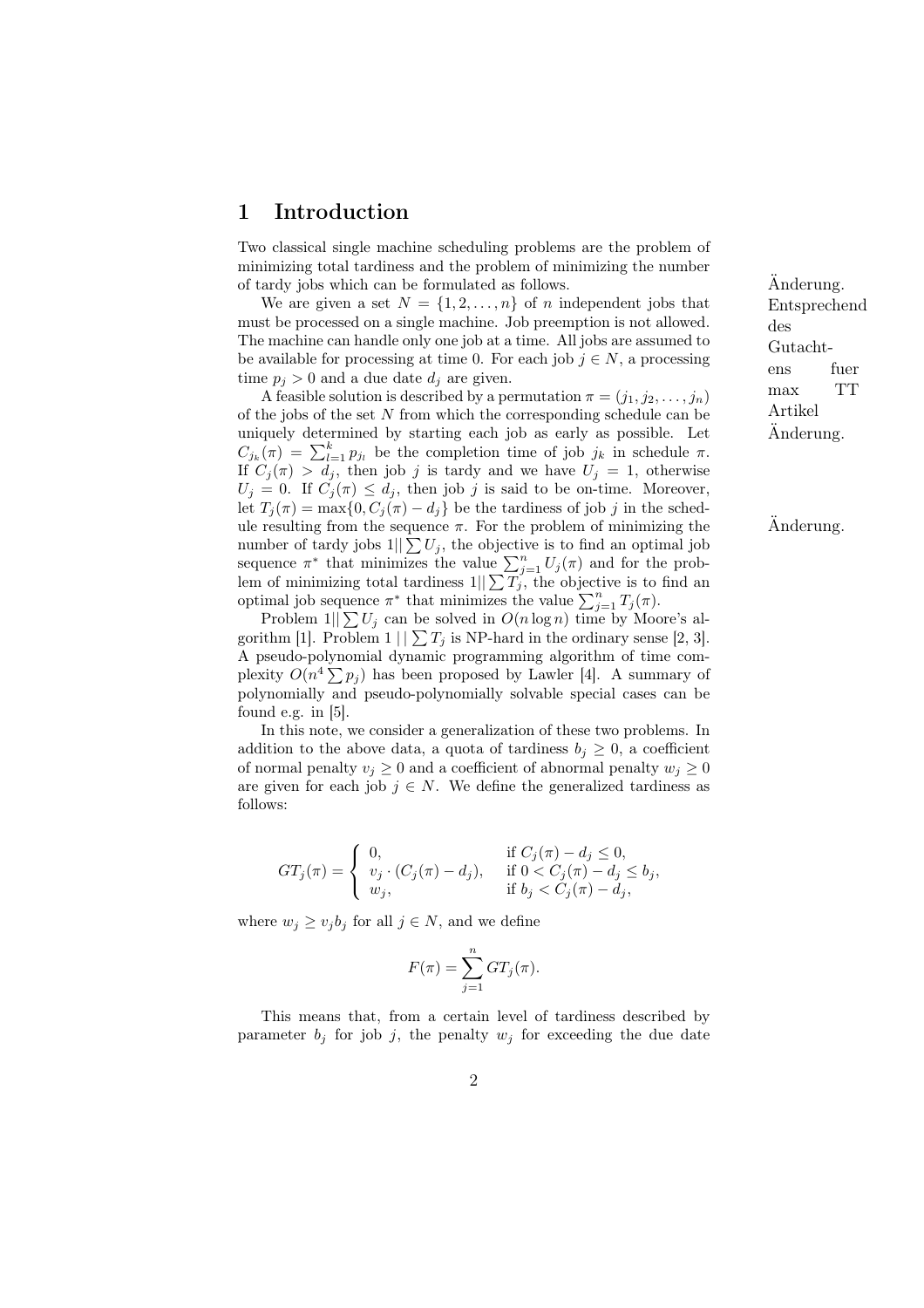$d_i$  is constant and does no longer depend on the concrete value of the tardiness. The objective is to find an optimal job sequence  $\pi^*$ that minimizes the function  $F(\pi)$ . We will denote this problem by  $1||\sum GT_i$ . It is obvious that this problem is NP-hard. For the special case of  $b_j = 0$ , we have the classical problem  $1||\sum w_j U_j$  which is NPhard in the ordinary sense [6]. For problem  $1||\sum w_j U_j$ , there exists a pseudo-polynomial solution algorithm with time complexity  $O(nd_{max})$  $|7|$ , where  $d_{max}$  is the maximal due date of the jobs. Moreover, it is easy to show that already the special case of problem  $1||\sum GT_j$  with  $b_j \in Z_+$  is also NP-hard.

In this note, we consider a special case of the generalized total tardiness problem with

$$
b_j = p_j, \quad v_j = 1, \quad w_j = p_j,\tag{1}
$$

i.e.,  $GT_i(\pi) = \min\{\max\{0, C_i(\pi) - d_i\}, p_i\}$  for all  $j \in N$ . The problem corresponds to the minimization of late work considered e.g. in [8, 9]. In [9], a pseudo-polynomial algorithm of complexity  $O(nUB)$  has been given, where UB denotes an upper bound on the total late work. A excellent overview of recent developments on problems with total late work criteria has been given by Sterna [10]. In Section 3, we give a pseudo-polynomial algorithm with time complexity  $O(nd_{max})$  for this special case which can be realized by a graphical algorithm in a more effective way. In Section 3, we present another pseudo-polynomial algorithm with time complexity  $O(nd_{max})$  for problem  $1||\sum w_i U_i$  and its graphical modification, which improves the running time and the complexity of the latter algorithm. Some computational results with the graphical variants of the two algorithms are presented in Section 4.

# 2 A Solution Algorithm for the Special Case (1)

In this section, we present an exact pseudo-polynomial algorithm for the special case (1).

**Lemma 1** There exists an optimal job sequence  $\pi$  for the special case  $\ddot{\text{A}}$  Anderung (1) that can be represented as a concatenation  $(G, H)$ , where all jobs  $j \in H$  are tardy and  $GT_j(\pi) = p_j$ . For all jobs  $i \in G$ , we have  $0 \leq GT_i(\pi) < p_i$ . All jobs from the set G are processed in EDD (early due date) order and all jobs from the set H are processed in LDD (last due date) order.

### Proof.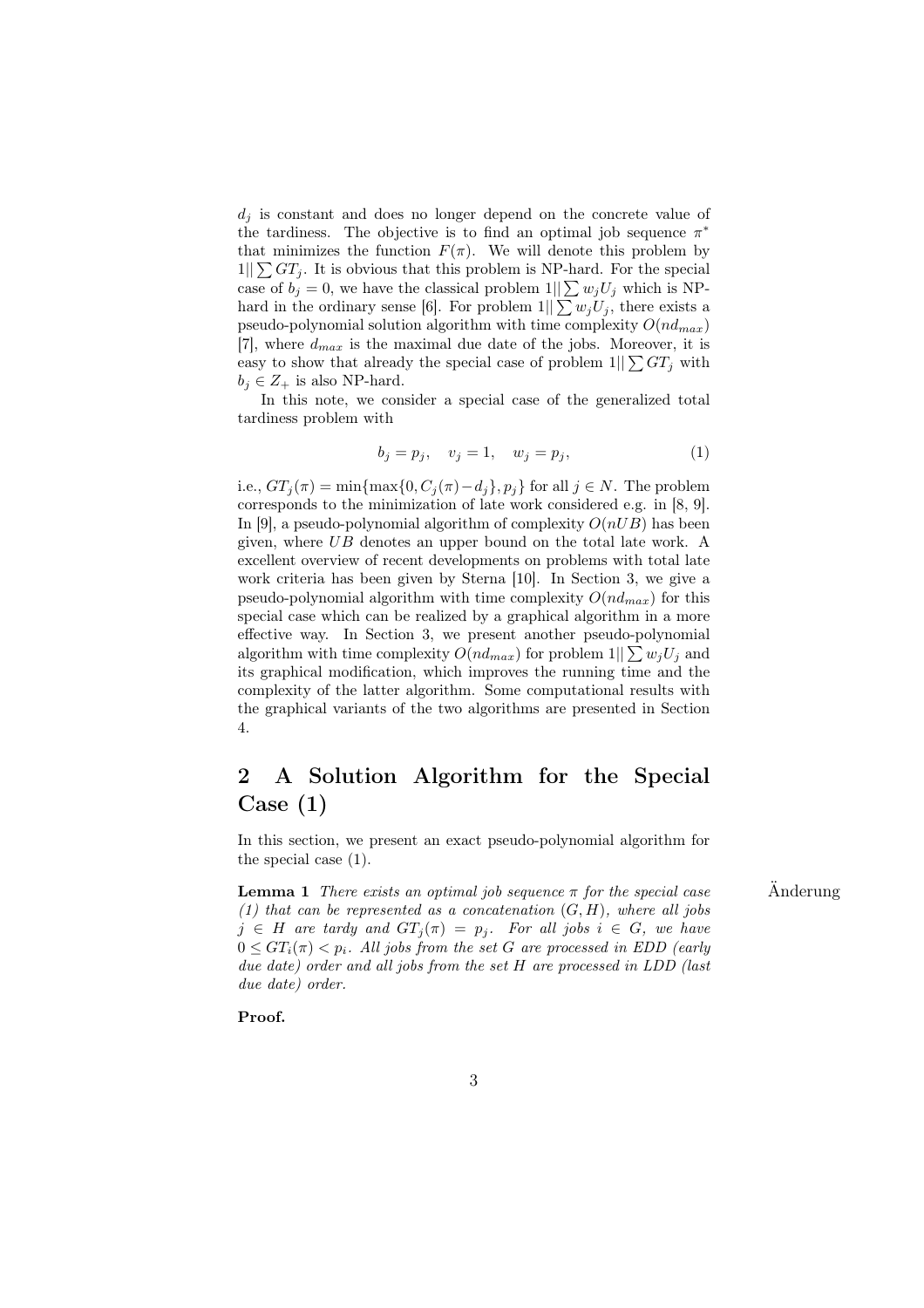1) Assume that there exists an optimal job sequence  $\pi^* = (\pi_1, j, \pi_2)$ . If  $GT_j(\pi) = p_j$ , then sequence  $\pi' = (\pi_1, \pi_2, j)$  is optimal, too. Thus, there exists an optimal sequence of the type  $\pi = (G, H)$ , where all jobs  $j \in H$  are tardy and  $GT_i(\pi) = p_i$ . For all jobs  $i \in G$ , we have  $0 \leq GT_i(\pi) < p_i.$ 

2) We consider an optimal job sequence  $\pi = (G, H)$ , where all jobs  $j \in H$  are tardy and  $GT_j(\pi) = p_j$ . For all jobs  $i \in G$ , we have  $0 \leq GT_i(\pi) < p_i$ . Now we prove that all jobs  $i \in G$  are processed according to EDD order.

Assume that there exists an optimal sequence  $\pi = (\pi_1, \alpha, \beta, \pi_2)$ , where jobs  $\alpha, \beta \in G$  and  $d_{\alpha} > d_{\beta}$ . Then inequalities  $C_{\alpha}(\pi) - d_{\alpha} < p_{\alpha}$ and  $C_\beta(\pi) - d_\beta < p_\beta$  hold.

We consider sequence  $\pi' = (\pi_1, \beta, \alpha, \pi_2)$ . Denote  $C = C_{\beta}(\pi) =$  $C_{\alpha}(\pi')$ . Then

$$
F(\pi) - F(\pi') = (GT_\alpha(\pi) - GT_\alpha(\pi')) + (GT_\beta(\pi) - GT_\beta(\pi')) =
$$

 $=-\min\{p_{\alpha},\max\{0,C-d_{\alpha}\}\}+\min\{p_{\alpha},\max\{0,C-d_{\beta}\}\}\geq 0$ 

and sequence  $\pi'$  is optimal as well.

3) We consider an optimal job sequence  $\pi = (G, H)$ , where all jobs  $j \in H$  are tardy and  $GT_i(\pi) = p_i$ . For all jobs  $i \in G$ , we have  $0 \leq GT_i(\pi) < p_i$ . Now, we prove that all jobs  $j \in H$  can be processed in an LDD order in an optimal sequence. For all jobs  $j \in H$ , we have In an LDD order in an optimal sequence. For an jobs  $j \in R$ , we have  $d_j \le \sum_{l=1}^n p_l - \sum_{k \in H} p_k$ , otherwise, if  $d_j > \sum_{l=1}^n p_l - \sum_{k \in H} p_k$ , then sequence  $\pi' = (\overline{G}, \overline{j}, H \setminus \{j\})$  is better, and we have a contradiction. Therefore, the jobs from H can be processed in any order.

¤

The following algorithm is based on Lemma 1.

### Algorithm 1

- 1. Enumerate the jobs according to non-increasing due dates:  $d_1 \geq$  $d_2 \geq \ldots \geq d_n$ .
- 2.  $\pi_1(t) := (1), F_1(t) := \min\{p_1, \max\{0, p_1 + t d_1\}\}\$ for all  $t \in Z \cap [0, \sum_{i=1}^{n}$  $\sum_{j=2} p_j$ ];
- 3. FOR  $l := 2$  TO  $n$  DO

FOR 
$$
t := 0
$$
 TO  $\sum_{j=l+1}^{n} p_j$   $(t \in Z)$  DO  
\n
$$
\pi^1 := (l, \pi_{l-1}(t + p_l)), \pi^2 := (\pi_{l-1}(t), l);
$$
\n
$$
F(\pi^1) := \min\{p_l, \max\{0, p_l + t - d_l\}\} + F_{l-1}(t + p_l);
$$
\n
$$
F(\pi^2) := F_{l-1}(t) + \min\{p_l, \max\{0, \sum_{j=1}^l p_j + t - d_l\}\};
$$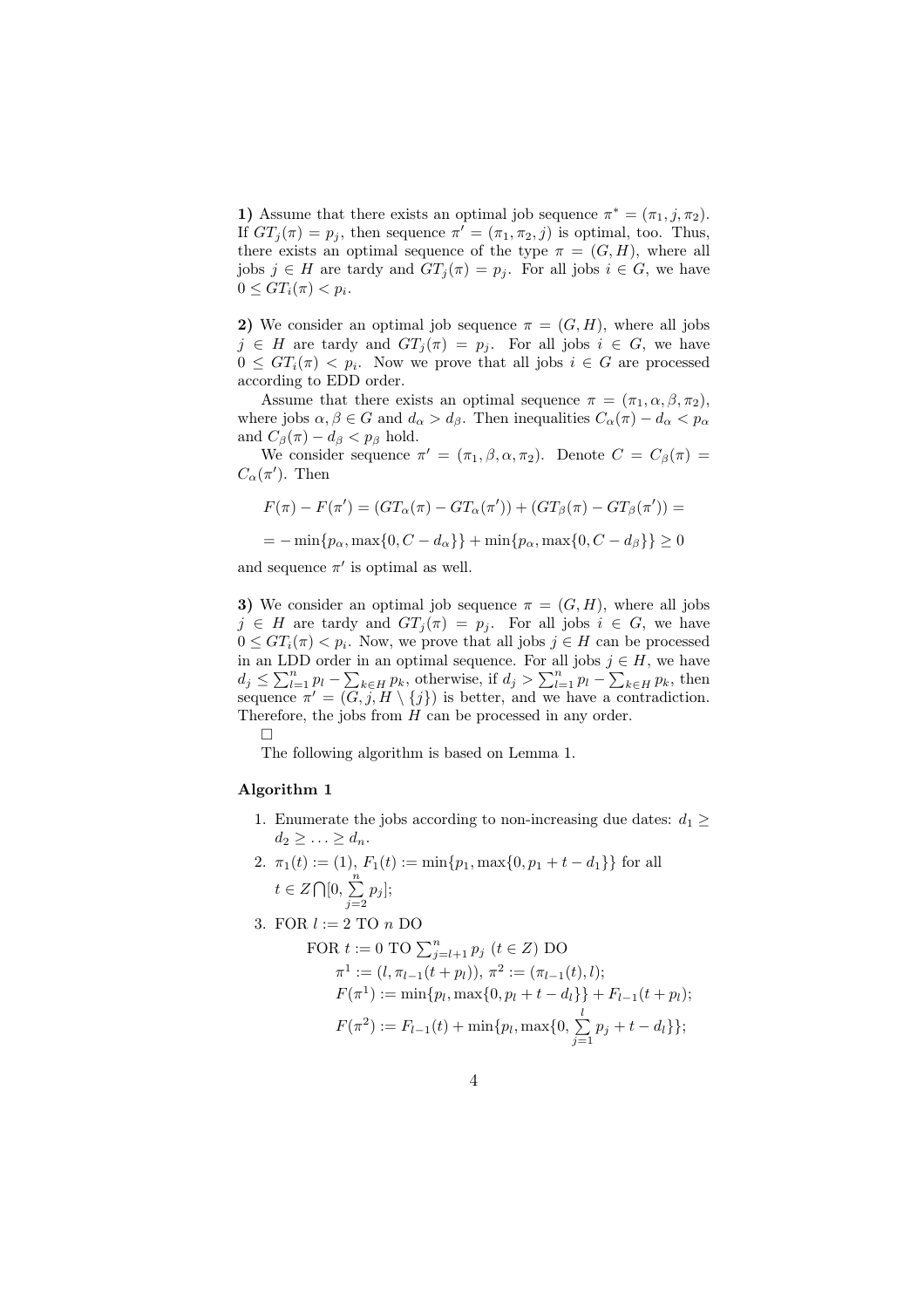$$
F_l(t) := \min\{F(\pi^1), F(\pi^2)\};
$$
  
\n
$$
\pi_l(t) := \arg \min\{F(\pi^1), F(\pi^2)\}.
$$

4.  $\pi_n(0)$  is an optimal sequence with the objective function value  $F_n(0)$ .

 $\pi_l(t)$  represents the best partial sequence of the jobs  $1, 2, \ldots, l$  when the first job starts at time t, and  $F_l(t)$  denotes the corresponding generalized total tardiness.

Theorem 1 Algorithm 1 constructs an optimal sequence for the spe-**Theorem 1** Algorium 1 const.<br>cial case (1) in  $O(n \sum p_j)$  time.

**Proof.** We prove the theorem indirectly. Assume that there exists an optimal sequence of the form  $\pi^* = (EDD, LDD)$ , where  $F(\pi^*)$  <  $F(\pi_n(0)) = F_n(0).$ 

Let  $\pi' := \pi^*$ . For each  $l = 1, 2, ..., n$ , we successively consider the part  $\bar{\pi}_l \in \pi'$ ,  $\{\bar{\pi}_l\} = \{1, \ldots, l\}$  of the sequence. Let  $\pi' = (\pi_\alpha, \bar{\pi}_l, \pi_\beta)$ . part  $\pi_l \in \pi$ ,  $\{\pi_l\}$ <br>If  $\bar{\pi}_l \neq \pi_l(t = \sum)$  $i\in\pi_{\alpha}$   $p_i$ ) (for the notation, see the last row in Step  $\lim_{n_l \to \infty} \pi_l(\ell) = \sum_{i \in \pi_\alpha} p_i$  (for the notation 3 of Algorithm 1), then  $\pi' := (\pi_\alpha, \pi_l(\sum$  $_{i\in\pi_{\alpha}} p_i$ ,  $\pi_{\beta}$ ). It is obvious s or Algorithm 1), then  $\pi := (\pi,$ <br>that  $F((\pi_{\alpha}, \bar{\pi}_l, \pi_{\beta})) \geq F((\pi_{\alpha}, \pi_l(\sum$  $_{i\in\pi_{\alpha}}p_{i}), \pi_{\beta}$ ). Analogously, step by step, we modify the partial sequences  $\bar{\pi}_l$  corresponding to the subsequent values l. At the end, we have  $F(\pi^*) \geq F(\pi') = F_n(0)$ . Thus, sequence  $\pi_n(0)$  is also optimal.

Obviously, the time complexity of Algorithm 1 is equal to  $O(n \sum p_j)$ .

 $\Box$ 

We can improve the running time of Algorithm 1, if for each  $l =$  $1, 2, \ldots, n$ , we consider only the interval  $[0, d_l]$  instead of  $[0, \sum_{j=l+1}^{n} p_j]$ since for each  $t \geq d_l$ , job l is tardy in any partial sequence  $\pi_l$ , where  $\pi_l(t)$  represents a partial sequence of the jobs  $1, 2, \ldots, l$  when the first job starts at time t. Moreover, for  $t \geq d_l$ , we have  $GT_l = p_l$ . Thus, the partial sequence  $\pi^2 := (\pi_{l-1}(t), l)$  (for the notation, see the first row in Step 3 of Algorithm 1) is optimal. The time complexity of the modified Algorithm 1 is equal to  $O(nd_{max})$ .

For a practical realization of the algorithm, we can use the idea from [11, 12] resulting in a graphical algorithm with the same complexity but often reducing the running time of Algorithm 1 (a brief sketch of this graphical approach is described for another special case in Section 3, where it reduces the complexity).

We also note that the well-known algorithm by Lawler [4] for problem  $1||\sum T_j$  with time complexity  $O(n^4 \sum p_j)$  is not exact for the special case (1) since the known rule by Emmons (if  $d_i < d_j$ ,  $p_i < p_j$ , then  $i \rightarrow j$  [4] does not hold.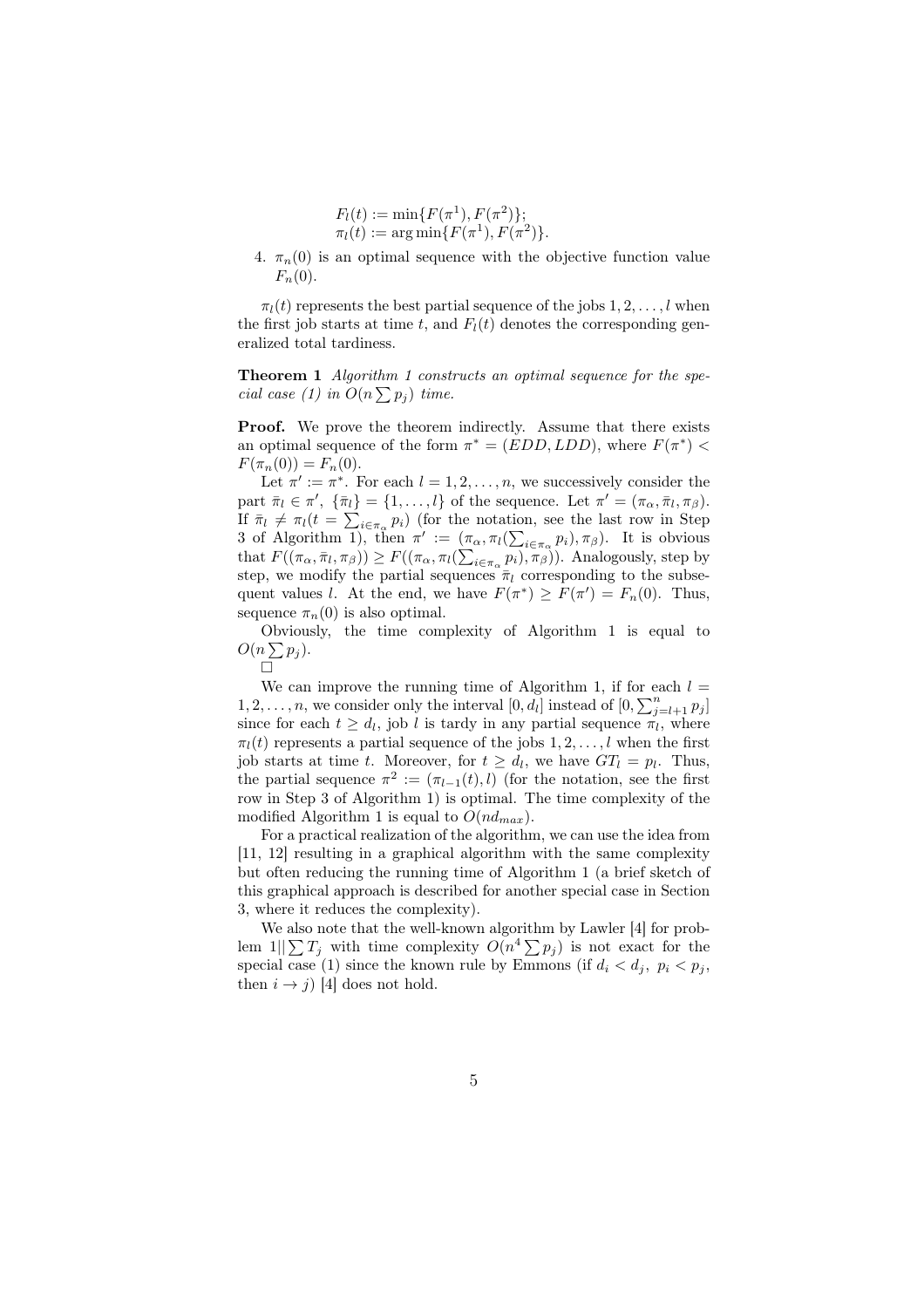# 3 A Graphical Algorithm for the Special Case  $1||\sum w_jU_j$

We can propose a similar algorithm for the special case  $1||\sum w_j U_j$ . The following lemma is an immediate consequence from [1, 7].

**Lemma 2** There exists an optimal job sequence  $\pi$  for problem  $\ddot{\text{A}}$  Anderung  $1||\sum w_i U_i$  that can be represented as a concatenation  $(G, H)$ , where all jobs  $j \in H$  are tardy and all jobs  $i \in G$  are on-time. All jobs from the set G are processed in EDD (early due date) order and all jobs from the set H are processed in LDD (last due date) order.

Note that in an optimal sequence, the on-time jobs can be scheduled in EDD order while the tardy jobs can be scheduled in arbitrary order [1, 7]. The following algorithm for problem  $1||\sum w_j U_j$  is based on Lemma 2.

#### Algorithm 2

- 1. Enumerate the jobs according to non-increasing due dates:  $d_1 \geq$  $d_2 \geq \ldots \geq d_n.$
- 2.  $\pi_1(t) := (1)$ . For each  $t \in Z \cap [0, \sum_{i=1}^{n}$  $\sum_{j=2} p_j$ , we compute: if  $p_1 + t - d_1 > 0$ , then  $F_1(t) := w_1$  else  $F_1(t) := 0$ ;
- 3. FOR  $l := 2$  TO  $n$  DO

FOR 
$$
t := 0
$$
 TO  $\sum_{j=l+1}^{n} p_j$   $(t \in Z)$  DO  
\n $\pi^1 := (l, \pi_{l-1}(t + p_l)), \pi^2 := (\pi_{l-1}(t), l);$   
\nIf  $p_l + t - d_l > 0$ , then  $F(\pi^1) := w_l + F_{l-1}(t + p_l)$  else  
\n $F(\pi^1) := F_{l-1}(t + p_l);$   
\nIf  $\sum_{j=1}^{l} p_j + t - d_l > 0$ , then  $F(\pi^2) := F_{l-1}(t) + w_l$  else  
\n $F(\pi^2) := F_{l-1}(t);$   
\n $F_l(t) := \min\{F(\pi^1), F(\pi^2)\};$   
\n $\pi_l(t) := \arg \min\{F(\pi^1), F(\pi^2)\}.$ 

4.  $\pi_n(0)$  is an optimal sequence with the goal function value  $F_n(0)$ .

Analogously to the proof of Theorem 1, we can prove the following theorem.

Theorem 2 Algorithm 2 constructs an optimal sequence for problem **Theorem 2** Algorithm 2 cons<br>  $1||\sum w_j U_j$  in  $O(n \sum p_j)$  time.

Analogously to the modification of Algorithm 1, we can propose a modification of Algorithm 2, where for each  $l = 1, 2, \ldots, n$ , we consider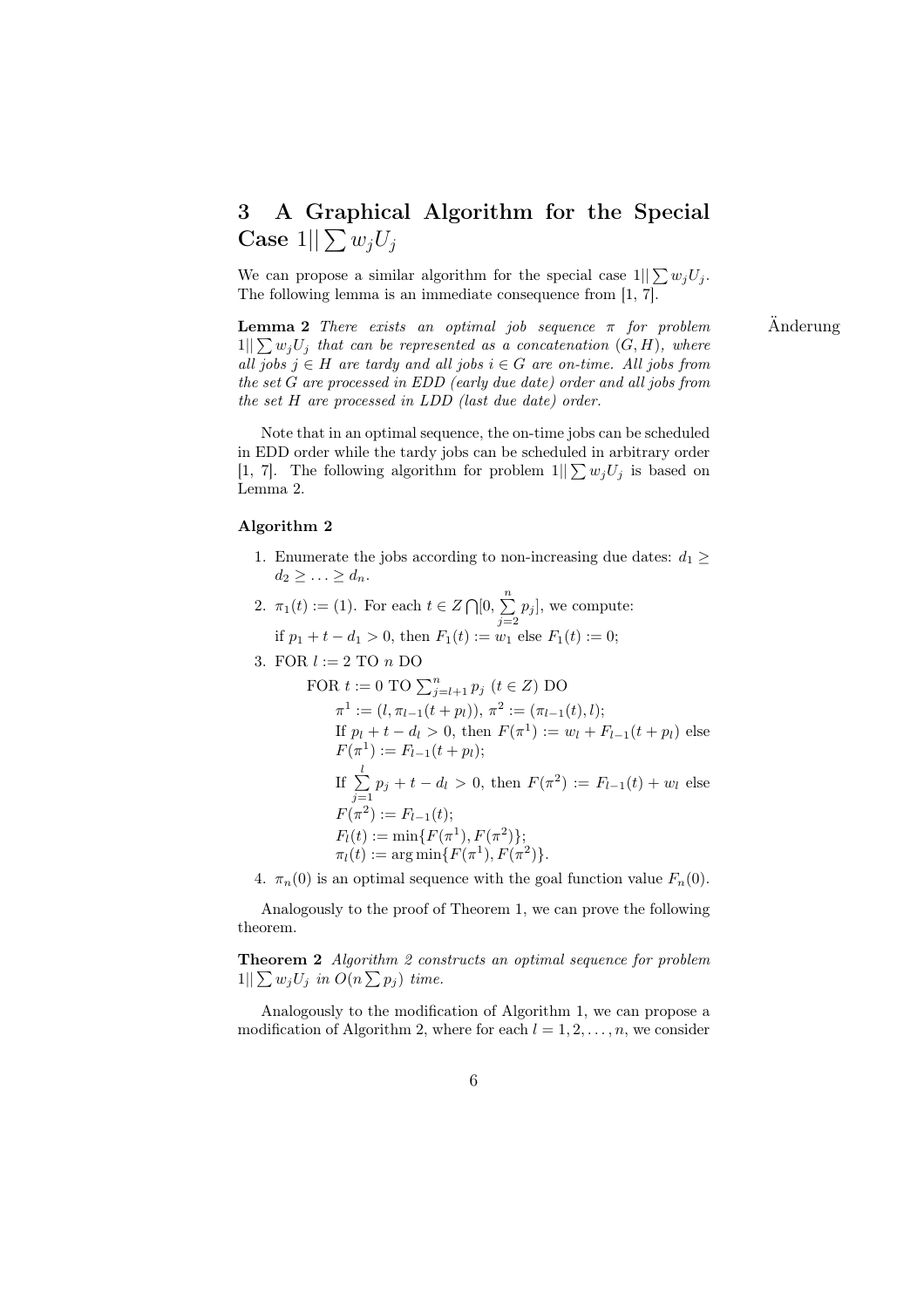only the interval  $[0, d_l - p_l]$  instead of  $[0, \sum_{j=l+1}^n p_j]$  since for each  $t > d_l - p_l$ , job l is tardy in any partial sequence  $\pi_l(t)$  and the partial sequence  $\pi^2 := (\pi_{l-1}(t), l)$  is optimal. Thus, the time complexity of the modified Algorithm 2 is equal to  $O(nd_{max})$ .

Using the idea of the graphical approach from [11, 12], we obtain an exact algorithm, which improves the running time and the complexity of Algorithm 2. The idea of such a modified graphical algorithm is as follows.

In each step of the graphical algorithm, we store function  $F_l(t)$ in tabular form as given in Table 1, where  $t_1 < t_2 < \ldots < t_m$  and  $W_1 < W_2 < \ldots < W_m$ .

**Table 1:** Function  $F_i(t)$ 

| $-1$ $-1$                |         |       |   |                |
|--------------------------|---------|-------|---|----------------|
|                          |         | lэ    |   | ∤m             |
|                          |         |       | . |                |
| optimal partial sequence | $\pi_1$ | $\pi$ | . | $\mathfrak{m}$ |

The above data means the following. For each value  $t \in$  $(t_k, t_{k+1}], 1 \leq k < m$ , we have an optimal partial sequence  $\pi_k =$  $(G, H) = (EDD, LDD)$  and the objective function value  $F_l(t) = W_k =$  $j \in H$  wj. The points  $t_k$  are called the *break points*, i.e., we have  $\overline{F_l}(t') < F_l(t'')$  for  $t' \leq t_k < t''$ .

In the next step  $l + 1$ , we transform function  $F_l(t)$  into functions  $F^1(t)$  and  $F^2(t)$  according to Step 3 of Algorithm 2 in  $O(m)$  operations. In each of the tables for  $F^1(t)$  and  $F^2(t)$ , we have at most  $m+1$ break points. Then we compute a new table of the function  $F_{l+1}(t) =$  $\min\{F^1(t), F^2(t)\}\$ in  $O(m)$  operations. In the new table of function  $F_{l+1}(t)$ , there are at most  $2m+2$  break points (usually, this number is smaller). In fact, we do not consider all points t from the interval<br> $\Omega$  win  $\Omega$ ,  $\mathbb{R}^n$  and  $\mathbb{R}^n$  and  $\Omega$  but only neight from the interval in which [0, min $\{d_l - p_l, \sum_{j=l+1}^n p_j\}$ ], but only points from the interval in which the objective function value changes.

In the graphical algorithm, in each step  $l = 1, 2, \ldots, n$ , we have In the graphical algorithm, in each step  $i = 1, 2, ..., n$ , we have<br>to consider at most  $\min\{2^l, d_l - p_l, \sum_{j=l+1}^n p_j, \sum_{j=1}^l w_j, F_{opt}\}\)$  break points. Thus, the complexity time of the graphical algorithm is  $O(n \min\{d_{max}, 2^n, F_{opt}\})$ , where  $F_{opt}$  is the optimal objective function value.

Note that the running time of the algorithm is the same for the instance with the parameters  $\{p_j, d_j, w_j, j \in N\}$  and for the instance with the parameters  $\{p'_j = p_j \cdot 10^6 \pm 1, d_j \cdot 10^6, w_j\}$ . This is in contrast to usual dynamic programming, where the running time for the second instance is larger than for the first one. Moreover, the graphical algorithm can also solve instances with  $p_i \notin Z$ .

A numerical example for illustrating a graphical algorithm for the  $\ddot{A}$ nderung single machine total tardiness maximization problem is presented in [12].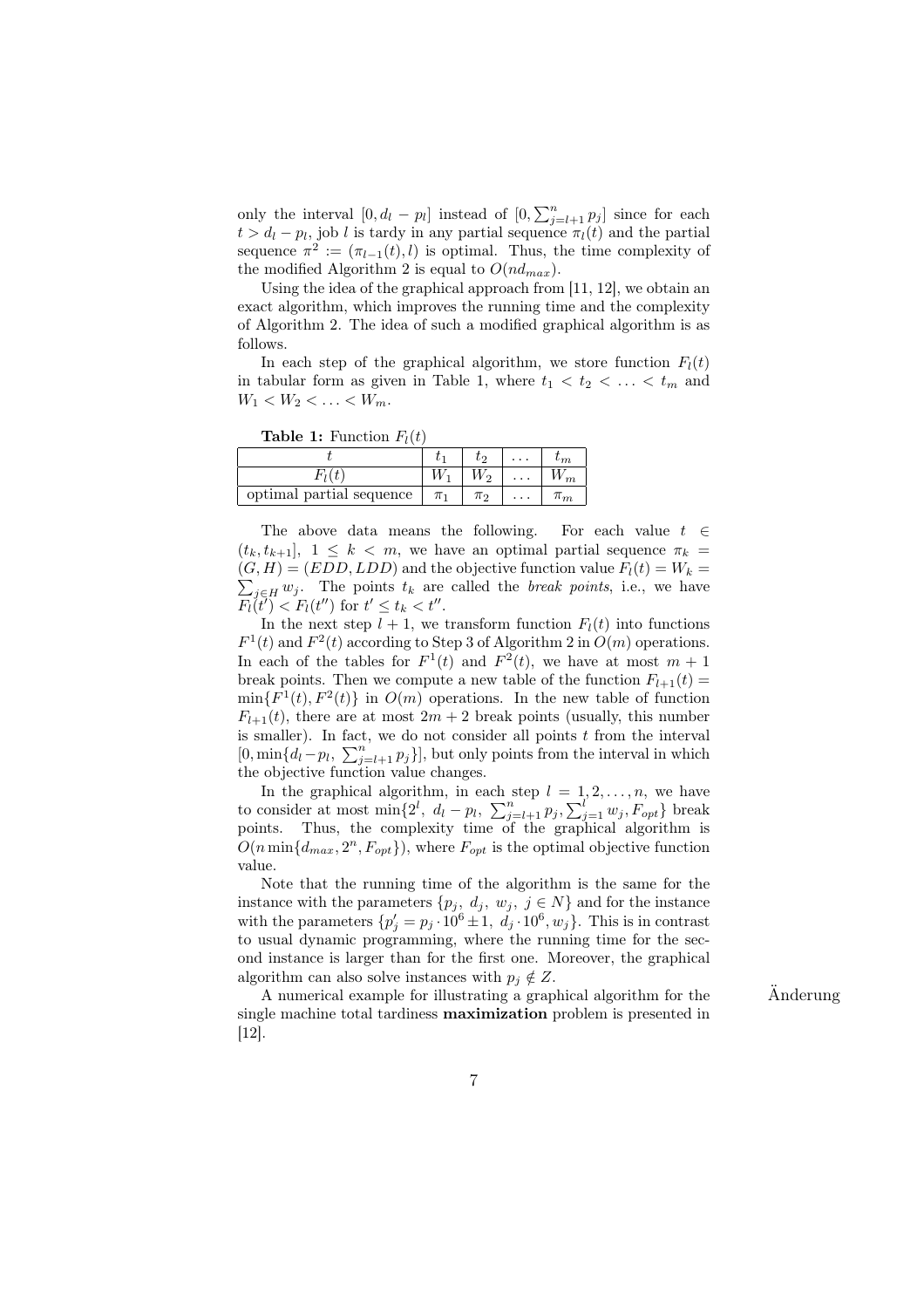# 4 Computational Results

We have implemented the versions of the graphical algorithm for both problems.

For the special case (1) of the problem  $1||\sum GT_i$ , we have used following set of instances, based on Potts and Van Wassenhove's scheme [9]. The processing times are randomly generated from the interval [1, 100], the due dates are randomly generated from the interval

$$
\left[\sum_{j:=1}^{n} p_j(1 - TF - RDD/2), \sum_{j:=1}^{n} p_j(1 - TF + RDD/2)\right].
$$

The parameters  $TF$  (average tardiness factor) and  $RDD$  (relative range of due dates) are taken from the set  $\{0.2, 0.4, 0.6, 0.8, 1\}$ . For each combination of the parameters  $(TF, RDD)$ , 100 instances were generated, i.e., 2500 instances for each value of  $n \in \{4, 5, 6, \ldots, 50\}$ . For each instance, we have computed the minimal (NBP-MIN), average (NBP-AVE) and maximal (NBP-MAX) number of break points were computed. The results are summarized in Fig.  $1(a)$ . The results Anderung. show that NBP-AVE is substantially smaller than NBP-MAX and that NBP-AVE grows approximately until 3500 for the large problems.

For problem  $1||\sum w_i U_i$ , we have run two sets of instances for testing the graphical variant of Algorithm 2. The first set is as follows: The processing times are randomly generated from the interval  $[p_{\min}, p_{\max}]$ , the weights are randomly generated from the interval  $[1, w_{\text{max}}]$ , and the due dates are randomly generated from the interval  $[p_j, p_j+m_{\text{max}}]$ . The following values of the parameters were used:

| $(p_{\min}, p_{\max})$ : | (0,100), (25,75)       |
|--------------------------|------------------------|
| $w_{\text{max}}$ :       | 1, 10, 100             |
| $m_{\text{max}}$ :       | 50, 200, 350, 500, 650 |

For each combination of the parameters and  $n \in \{4, 5, \ldots, 50\}$ , a series of 2500 test instances are generated.

The second set is generated as follows. The processing times are randomly generated from the interval [0, 100], the weights are randomly generated from the interval  $[1, w_{\text{max}}]$ , and the due dates are randomly generated from the interval  $[p_j, p_j + Kn]$ . The following values of parameters were used:

$$
w_{\text{max}}
$$
: 10, 99  
K: 1, 5, 10, 20

For each combination of the parameters and  $n \in \{4, 5, \ldots, 50\}$ , a series of 2500 test instances has been generated.

For each instance, we have computed the minimal (NBP-MIN), average (NBP-AVE) and maximal (NBP-MAX) number of break points.  $\ddot{A}$ nderung.

number of break points 8

number of break points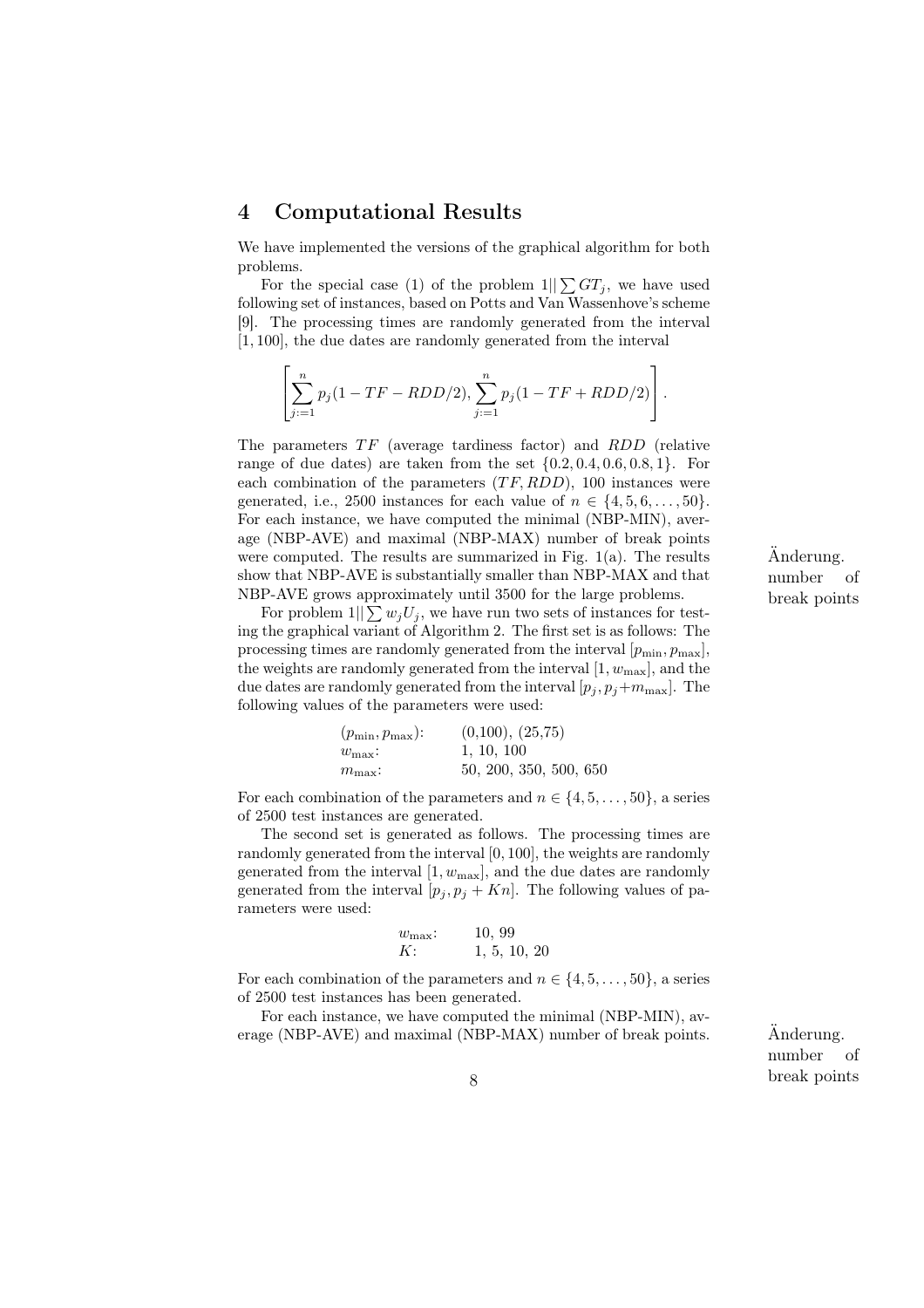

Figure 1: Computational Results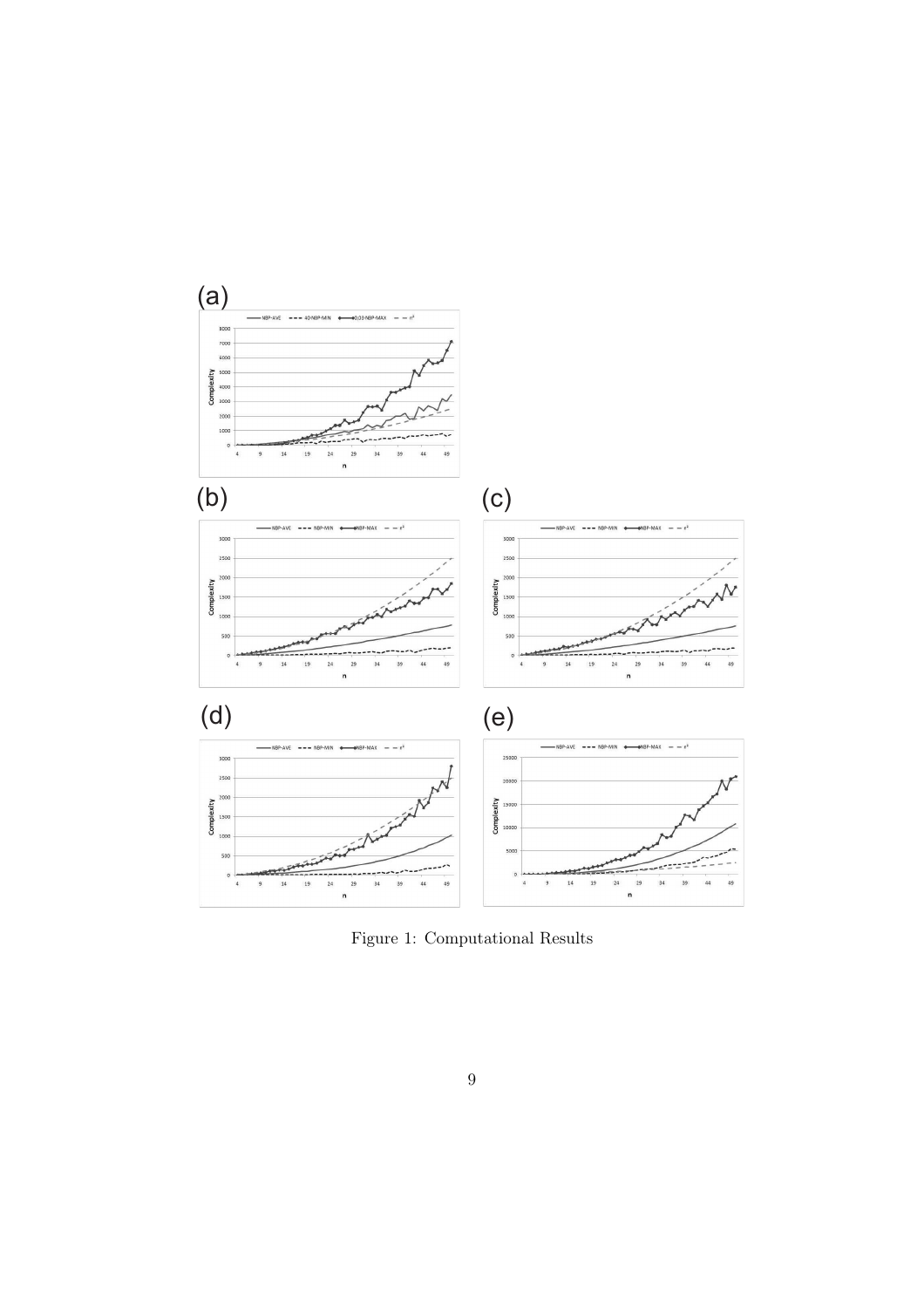Fig. 1(b) and Fig. 1(c) present the results for two representative combinations of the first set, and Fig. 1(d) and Fig. 1(e) present the results for two representative combinations of the second set. For the instances of the first type, the number of break points only moderately increases, and NBP-AVE is lower than 1000 even for the large problems. Fig. 1(d) and Fig. 1(e) demonstrate the influence of the parameter K on the number of break points. For  $K = 10$ , the number of break points is roughly ten times as large as for  $K = 1$ ,

From our detailed results we report the following additional observations. It follows that, as expected, the lengths of the intervals considered has the strongest influence on the number of break points. The largest numbers of break points were observed for instances with  $m_{max}$  = 650 in the first set and for instances with  $K = 20$  in the second set. We also have observed that in the first set of instances in the case of  $w_{max} = 1$ , i.e., all  $w_j = 1$  for all  $j \in N$ , the number of break points may substantially differ from those of the other test series. For instance, the average number of break points in the series with  $w_{max} = 1, m_{max} = 50$  is much smaller than the average number of break points for the case  $w_{max} = 10, m_{max} = 50$ . When  $m_{max}$  is large, e.g. when  $m_{max} = 500$  or  $m_{max} = 650$ , the number of break points in the series with  $w_{max} = 1$  is considerably smaller than in the series with other values of  $w_{max}$ . Anderung

## References

- [1] Moore J.M., An n Job, One Machine Sequencing Algorithm for Minimizing the Number of Late Jobs, Management Sci., Vol. 15, No. 1, 1968, 102 – 109.
- [2] Du J., Leung J. Y.-T., Minimizing Total Tardiness on One Processor is NP-hard, Math. Oper. Res., Vol. 15, 1990, 483 – 495.
- [3] Lazarev A.A., Gafarov E.R., Special Case of the Single-Machine Total Tardiness Problem is NP-hard., Journal of Computer and Systems Sciences International, Vol. 45, No. 3, 2006, 450 – 458.
- [4] Lawler E.L., A Pseudopolynomial Algorithm for Sequencing Jobs to Minimize Total Tardiness, Ann. Discrete Math., Vol. 1, 1977, 331 – 342.
- [5] Lazarev, A.A., Werner, F., Algorithms for Special Cases of the Single Machine Total Tardiness Problem and an Application to the Even-Odd Partition Problem, Mathematical and Computer Modelling, Vol. 49, No. 9-10, 2009, 2061 – 2072.
- [6] Lenstra, J.K., Rinnooy Kan, A.H.G., Brucker P., Complexity of Machine Scheduling Problems. Annals Discrete Math., Vol. 1, 1977, 343 – 362.

Ich habe den letzten Absatz ¨uber Komplexitaet weggeworfen, weil es jetzt die Information über  $n^2$  gibt